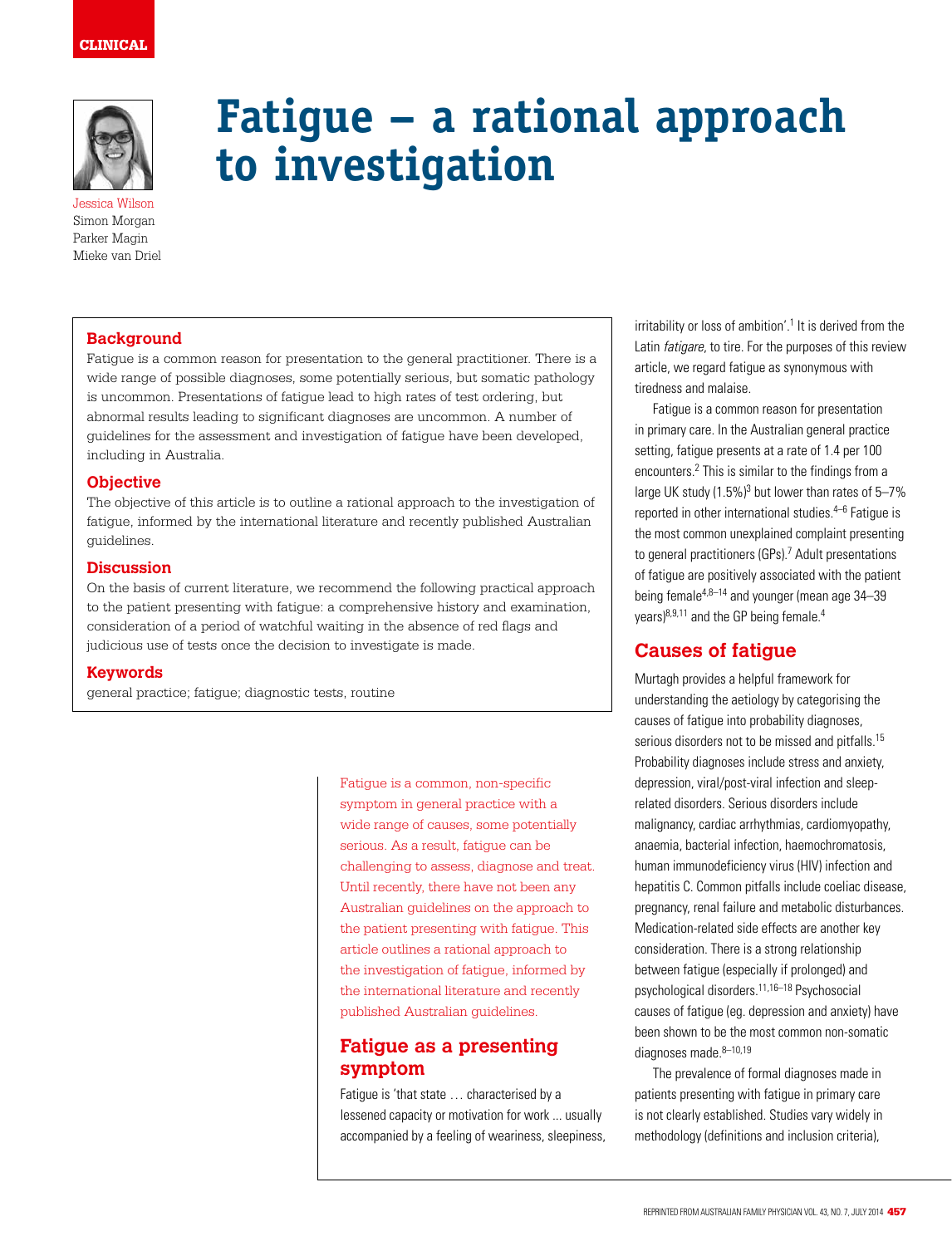making comparison difficult. In a recent Dutch cohort study of patients with fatigue, more than half had not received a diagnosis after 12 months follow up and only 8.2% were diagnosed with somatic pathology (eg. anaemia, thyroid disease, diabetes).19 Other studies have demonstrated significantly higher rates of organic disease of 25–50% of all patients.9,10,13 These discrepant findings are probably due to differing methods of classifying fatigue and somatic diagnoses. Thus, although fatigue may be related to a variety of medical and psychological causes, it often remains unexplained. It has been shown that for close to half (43%) of patients presenting to their GP with fatigue, the final diagnosis will be 'tiredness'.5

# **Test ordering behaviour**

There have been a number of described influences on the test ordering behaviour of doctors.20,21 These comprise doctor factors (eg. demographics, knowledge, prior experience, personality and fear of litigation), patient factors (eg. trust and anxiety), practice factors (eg. billing) and systems factors (eg. the rise of technology).

A Dutch study from 2002 investigated the test-ordering practices of GPs when faced with an 'unexplained complaint'.22 They found that in the context of fatigue, the most common reasons for 'superfluous' testing was for patient reassurance and diagnostic uncertainty. However, a recent systematic review has shown that ordering tests for symptoms with a low pre-test probability of serious illness (as is the case with fatigue) does little to reassure patients or decrease their anxiety.23

## **Frequency of test ordering**

A combination of potentially serious underlying diagnosis, a non-specific unexplained symptom and a previous lack of guidelines has led to high rates of test ordering in the investigation of fatigue. In 2011–12, pathology tests were ordered in 64.2% of patients with fatigue presenting to Australian GPs.<sup>2</sup> This rate has increased considerably over the past decade.12 Similar rates have been found in other Australian studies<sup>14</sup> and internationally.5,13 Moreover, tests for patients with fatigue were ordered at a rate higher than for any other problem managed. On average, 3.63 pathology tests were ordered per encounter (when tests were requested) by GPs.12 Associations of ordering tests at the first visit were older patient age and absence of comorbidity.14

## **Type of tests ordered**

In Australian general practice, the most commonly ordered tests were full blood evaluation (FBE, 45.7%), thyroid function tests (TFT, 32.3%), ferritin (21.0%), liver function tests (LFT, 17.4%), electrolytes, urea and creatinine (EUC,15.5%) and blood sugar levels (BSL, 11.5%).24 This is broadly similar to findings from international studies. 8,13

## **Yield of test ordering**

In most cases, investigating patients with fatigue in the general practice setting does not result in a formal clinical diagnosis. An Australian study from 2003 found that only 16% of tests ordered returned abnormal results, leading to a 'significant clinical diagnosis' in only 4% of patients.14 Other studies have shown similar rates (5–9%) of

identification of clinically significant disease by ordering tests.8,11,13,25

It has been shown that a limited set of blood tests (haemoglobin, erythrocyte sedimentation rate [ESR], BSL and thyroid stimulating hormone [TSH]) is almost as useful in diagnosing serious pathology as a more extensive set of investigations.<sup>7</sup> Clearly, some of the potential causes of fatigue are serious and life-threatening conditions with potential for early diagnosis and treatment. However, excessive test ordering comes with significant potential costs, both financial and to patient safety.26 This is particularly the case with investigation momentum, or the cascade of unnecessary tests created by the further investigation of falsepositive or clinically non-significant results.<sup>27</sup>

# **Existing international guidelines**

A number of guidelines for the assessment and investigation of fatigue have been developed.28–32

| Table 1. Red flags that raise suspicion of serious underlying disease <sup>34</sup> |                                                  |
|-------------------------------------------------------------------------------------|--------------------------------------------------|
| Red flags                                                                           | Examples of potential serious underlying disease |
| Recent onset of fatigue in a                                                        | Malignancy                                       |
| previously well older patient                                                       | Anaemia                                          |
|                                                                                     | Cardiac arrhythmia                               |
|                                                                                     | Renal failure                                    |
|                                                                                     | Diabetes mellitus                                |
| Unintentional weight loss                                                           | Malignancy                                       |
|                                                                                     | HIV infection                                    |
|                                                                                     | Diabetes mellitus                                |
|                                                                                     | Hyperthyroidism                                  |
| Abnormal bleeding                                                                   | Anaemia                                          |
|                                                                                     | Gastrointestinal malignancy                      |
| Shortness of breath                                                                 | Anaemia                                          |
|                                                                                     | Heart failure                                    |
|                                                                                     | Cardiac arrhythmia                               |
|                                                                                     | Chronic obstructive pulmonary disease            |
| Unexplained lymphadenopathy                                                         | Malignancy                                       |
| Fever                                                                               | Serious infection                                |
|                                                                                     | Hidden abscess                                   |
|                                                                                     | HIV infection                                    |
| Recent onset or progression                                                         | Autoimmune disease (eg. rheumatoid arthritis,    |
| of cardiovascular.                                                                  | systemic lupus erythematosus)                    |
| gastroenterological,                                                                | Malignancy                                       |
| neurological or rheumatological                                                     | Arrhythmia                                       |
| symptoms                                                                            | Coeliac disease                                  |
|                                                                                     | Parkinson's disease                              |
|                                                                                     | Multiple sclerosis                               |
|                                                                                     | Haemochromatosis                                 |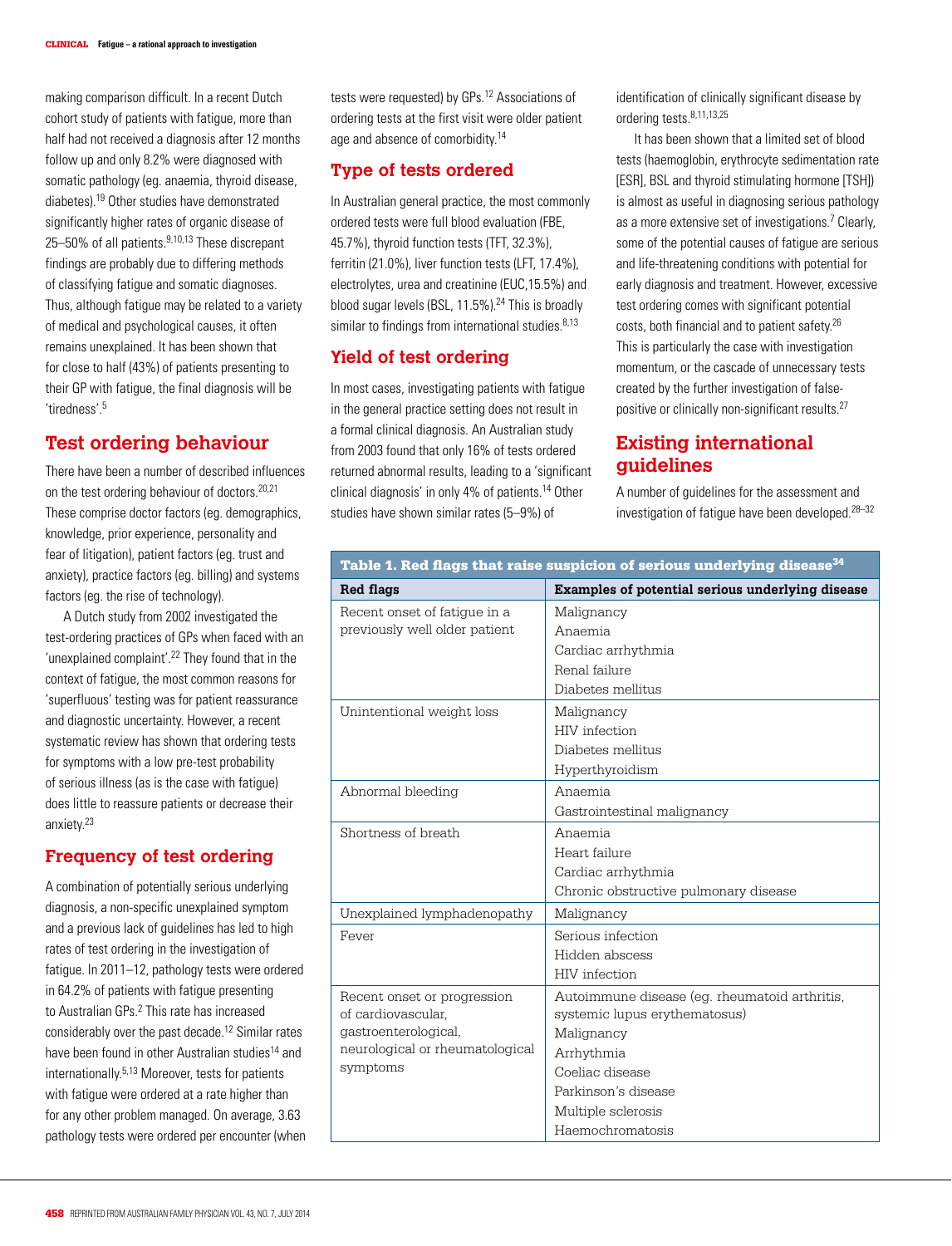Primarily, they emphasise the vital importance of a thorough clinical assessment, including a comprehensive history and examination, identification of red flags (*Table 1*) and a clear understanding of the epidemiology of disease in the practice population.

Many of these guidelines recommend an initial 4-week postponement of test ordering and

subsequent restricted investigation. Delaying investigation has been shown not to affect patient satisfaction or anxiety levels.<sup>33</sup> Recommended tests vary considerably from guideline to guideline and take into account duration of fatigue, patient age and presence of risk factors. UK guidelines recommend testing for coeliac disease in all patients in the initial battery of tests.28 A second

line of testing is generally suggested if tiredness persists for 3 months.

## **Australian guidelines**

In 2011, Australian guidelines for the investigation of fatigue were published (*Figure 1*).<sup>34</sup> These guidelines cover conditions associated with fatigue, the demographics of their presentations

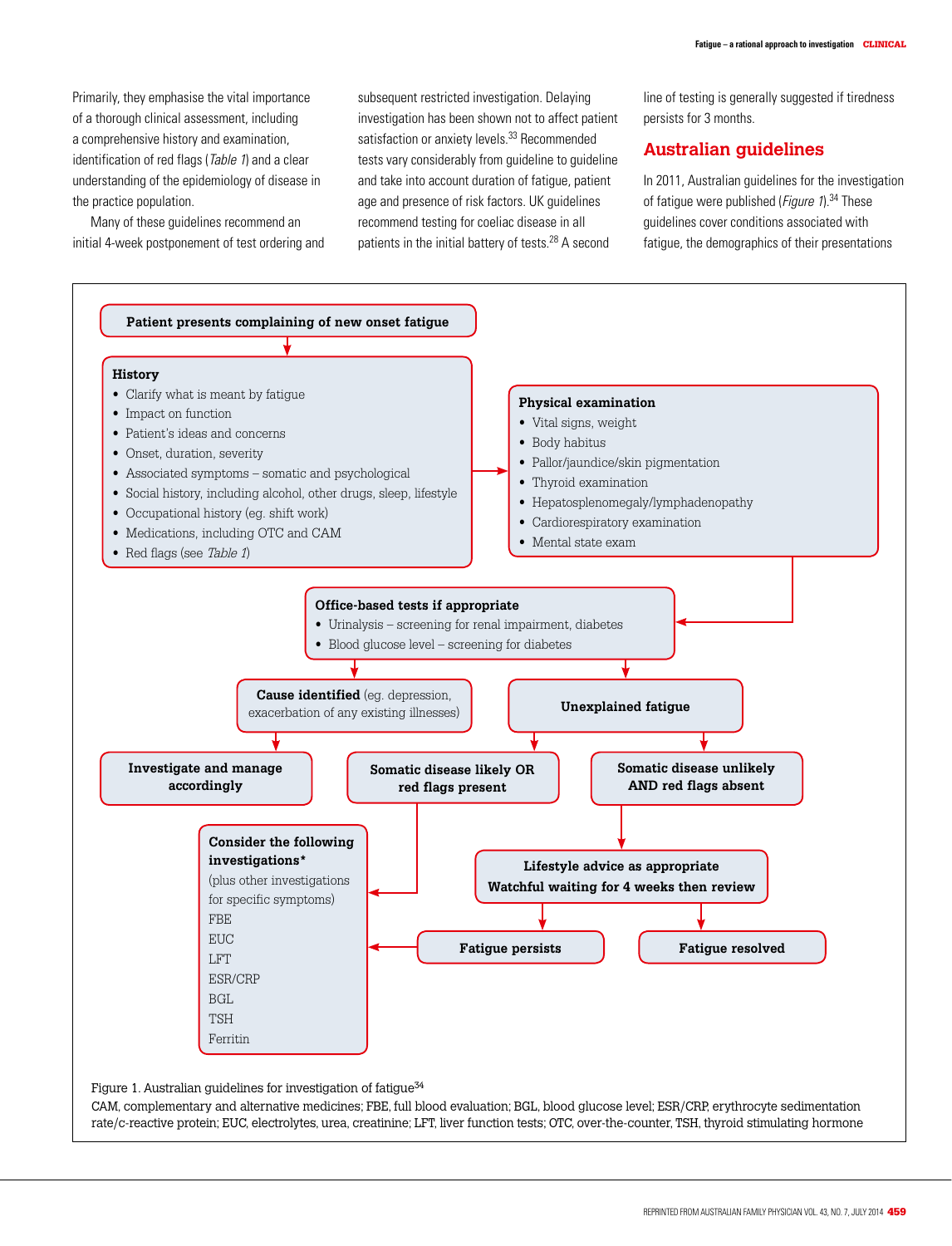and a diagnostic approach. As in previous international guidelines, the Australian guidelines recommend balancing the risks and benefits of testing, especially when the pre-test probability of disease is low. They also advocate a watchfulwaiting approach in the absence of red flags. In particular, they recommend postponement of ordering any investigations when psychosocial causes seem to explain complaints of fatigue and when patients have an expectation of further investigation that is deemed inappropriate on the basis of the history and examination.

In patients with unexplained or persisting fatigue, the guidelines recommend the judicious use of investigations with high sensitivity, including urine dipstick and finger-prick blood tests (eg. proteinuria, BSL) before more formal tests. If proceeding to formal investigations, they recommend FBE, venous fasting BSL, TSH, EUC, LFT and ESR or C-reactive protein (CRP). The critical importance of follow-up is also highlighted.

# **Conclusion**

On the basis of the international literature on this challenging subject and consistent with the new Australian guidelines, we recommend the following practical approach to the patient presenting with fatigue: a comprehensive history and examination, consideration of a period of watchful waiting in the absence of red flags and the judicious use of tests once the decision to investigate is made.

### **Case 1**

Milla is a previously well woman aged 29 years who presents with a 3-week history of being 'tired all the time'. She is married with no children and works as a full-time registered nurse. She has no other symptoms to report and there are no red flags. She is not taking any regular medications or other drugs. There have not been any significant changes in her life that she can recall and she cannot explain why she feels so fatigued. Physical examination is unremarkable. Her mental state examination is essentially normal – she reports her mood as 'tired'.

Given the low pre-test probability of serious illness and because there are no red flags on history, you do not order any investigations on this occasion. You discuss lifestyle changes with Milla and arrange for her to return for follow-up in 3–4 weeks.

Milla returns to see you, as recommended, with persisting fatigue, although with some improvement. On further discussion, Milla felt that her fatigue was probably related to her work schedule and she was going to try to arrange a change in the roster. She was happy not to have any investigations done. You advised her to return if her fatigue did not resolve.

## **Case 2**

Greg, an accountant aged 63 years, presents complaining of reduced energy levels over the past few weeks. Greg has no significant past history and is not on any regular medications. He drinks 1–2 standard drinks 5 days a week and is a non-smoker. Further questioning is unremarkable. Physical examination demonstrates normal vital signs, normal cardiovascular examination and no organomegaly, but you think that Greg's conjunctivae are a bit pale.

As Greg is suffering from a new onset of fatigue and is a previously well older patient (a red flag), you arrange for the following investigations: FBC, EUC, LFT, ferritin, TSH, CRP and fasting BGL. Greg's blood tests showed iron deficiency anaemia but no other abnormalities were detected. Greg was referred for gastroscopy/colonoscopy. Multiple dysplastic bowel polyps were found and removed.

#### **Authors**

Jessica Wilson BSc (Hons), MBBS, Dip Child Health, FRACGP, Previously GP registrar at General Practice Training Valley to Coast, currently working as a GP in Berry, NSW. jwilson@headspacenowra. org.au

Simon Morgan MBBS, MPH, FRACGP, GP and Medical Educator, General Practice Training Valley to Coast, Mayfield, NSW

Parker Magin PhD, FRACGP, General Practice Training Valley to Coast, Mayfield, NSW, Conjoint Professor, School of Medicine and Public Health, University of Newcastle, Newcastle, NSW

Mieke van Driel MD, Dip Tropical Medicine, MSc, PhD, FRACGP, Head, Academic Discipline of General Practice, School of Medicine, The University of Queensland, Brisbane, QLD

Competing Interests: None.

Provenance and peer review: Not commissioned; externally peer reviewed.

#### **References**

- 1. Stedman's Medical Dictionary. 28th edn. Baltimore, Maryland: Lippincott Williams & Wilkins, 2006.
- 2. Britt H MG, Henderson J, Charles J, et al. General practice activity in Australia 2011–12. General Practice Series no. 31. Sydney: Sydney University Press, 2012.
- 3. Gallagher AM, Thomas JM, Hamilton WT, White PD. Incidence of fatigue symptoms and diagnoses presenting in UK primary care from 1990 to 2001. [Erratum appears in J R Soc Med. 2005;98:88]. Journal of the Royal Society of Medicine 2004;97:571–75.
- 4. Cullen W, Kearney Y, Bury G. Prevalence of fatigue in general practice. Irish Journal of Medical Science 2002;171:10–12.
- 5. Kenter E, Okkes I, Oskam S, Lamberts H. Tiredness in Dutch family practice. Data on patients complaining of and/or diagnosed with 'tiredness'. Family Practice 2003;20:434–40.
- 6. Jerrett WA. Lethargy in general practice. Practitioner 1981;225:731–37.
- 7. Koch H, van Bokhoven MA, ter Riet G, et al. Ordering blood tests for patients with unexplained fatigue in general practice: what does it yield? Results of the VAMPIRE trial. Br J Gen Pract 2009;59:e93–00.
- 8. Sugarman JR, Berg AO. Evaluation of fatigue in a family practice. J Fam Pract 1984;19:643-47.
- 9. Morrison JD. Fatigue as a presenting complaint in family practice. J Fam Pract 1980;10:795–801.
- 10. Elnicki DM, Shockcor WT, Brick JE, Beynon D. Evaluating the complaint of fatigue in primary care: diagnoses and outcomes. Am J Med 1992;93:303– 06.
- 11. Ridsdale L, Evans A, Jerrett W, Mandalia S, Osler K, Vora H. Patients with fatigue in general practice: a prospective study. BMJ 1993;307:103–06.
- 12. Bayram C BH, Miller G, Valenti L. Evidence-practice gap in GP pathology test ordering: a comparison of BEACH pathology data and recommended testing. 2009.
- 13. Kitai E, Blumberg G, Levy D, Golan-Cohen A, Vinker S. Fatigue as a first-time presenting symptom: management by family doctors and one year follow-up. Isr Med Assoc J 2012;14:555–59.
- 14. Gialamas A, Beilby JJ, Pratt NL, Henning R, Marley JE, Roddick JF. Investigating tiredness in Australian general practice. Do pathology tests help in diagnosis? Aust Fam Physician 2003;32:663–66.
- 15. Murtagh J. John Murtagh's general practice. 5th edn. North Ryde: McGraw-Hill Education, 2011.
- 16. David A, Pelosi A, McDonald E, et al. Tired, weak, or in need of rest: fatigue among general practice attenders. BMJ 1990;301:1199–202.
- 17. Hickie IB, Hooker AW, Hadzi-Pavlovic D, Bennett BK, Wilson AJ, Lloyd AR. Fatigue in selected primary care settings: sociodemographic and psychiatric correlates. Med J Aust 1996;164:585–88.
- 18. Ridsdale L, Evans A, Jerrett W, Mandalia S, Osler K, Vora H. Patients who consult with tiredness: frequency of consultation, perceived causes of tiredness and its association with psychological distress. Br J Gen Pract 1994;44:413–16.